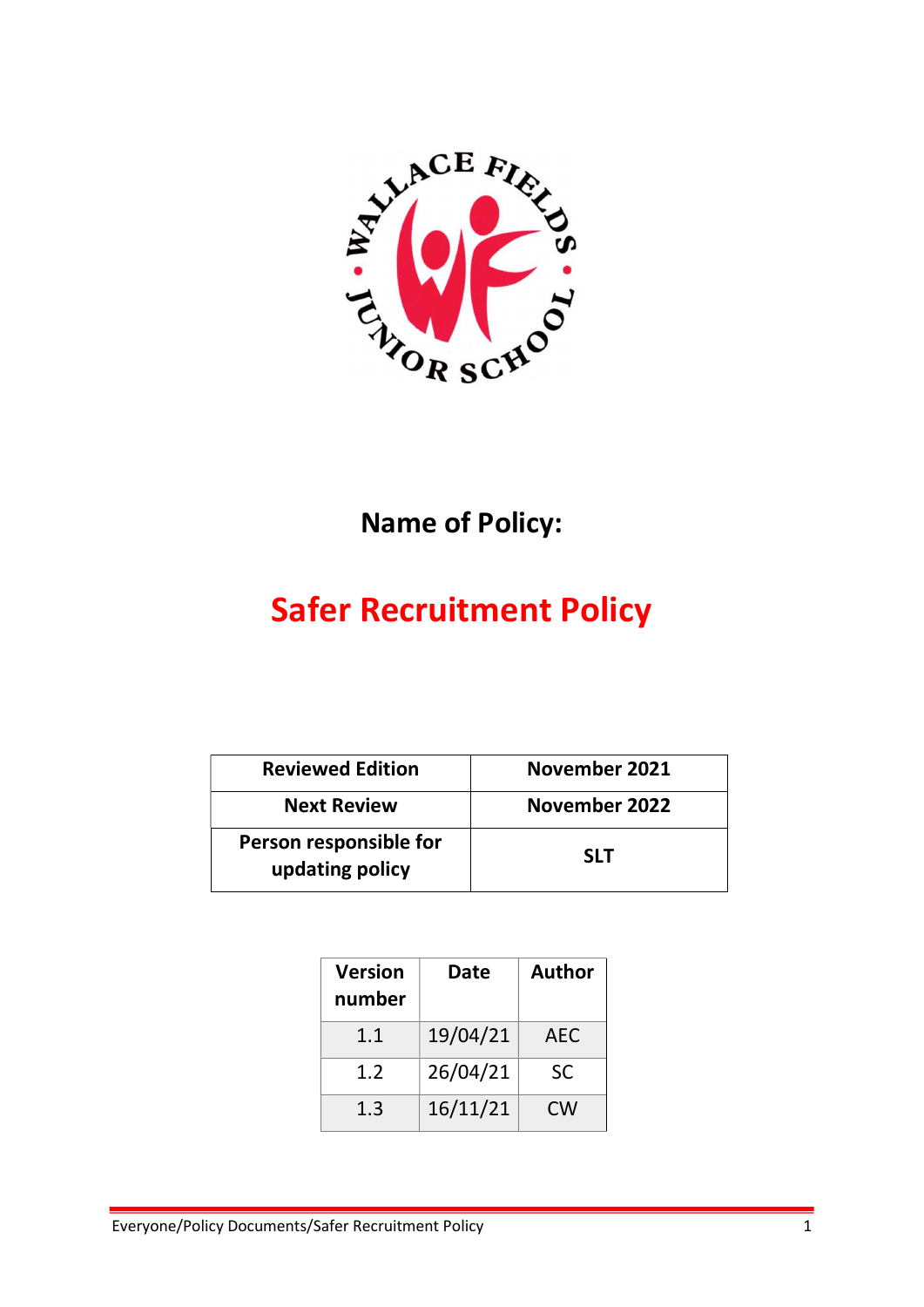## **Contents**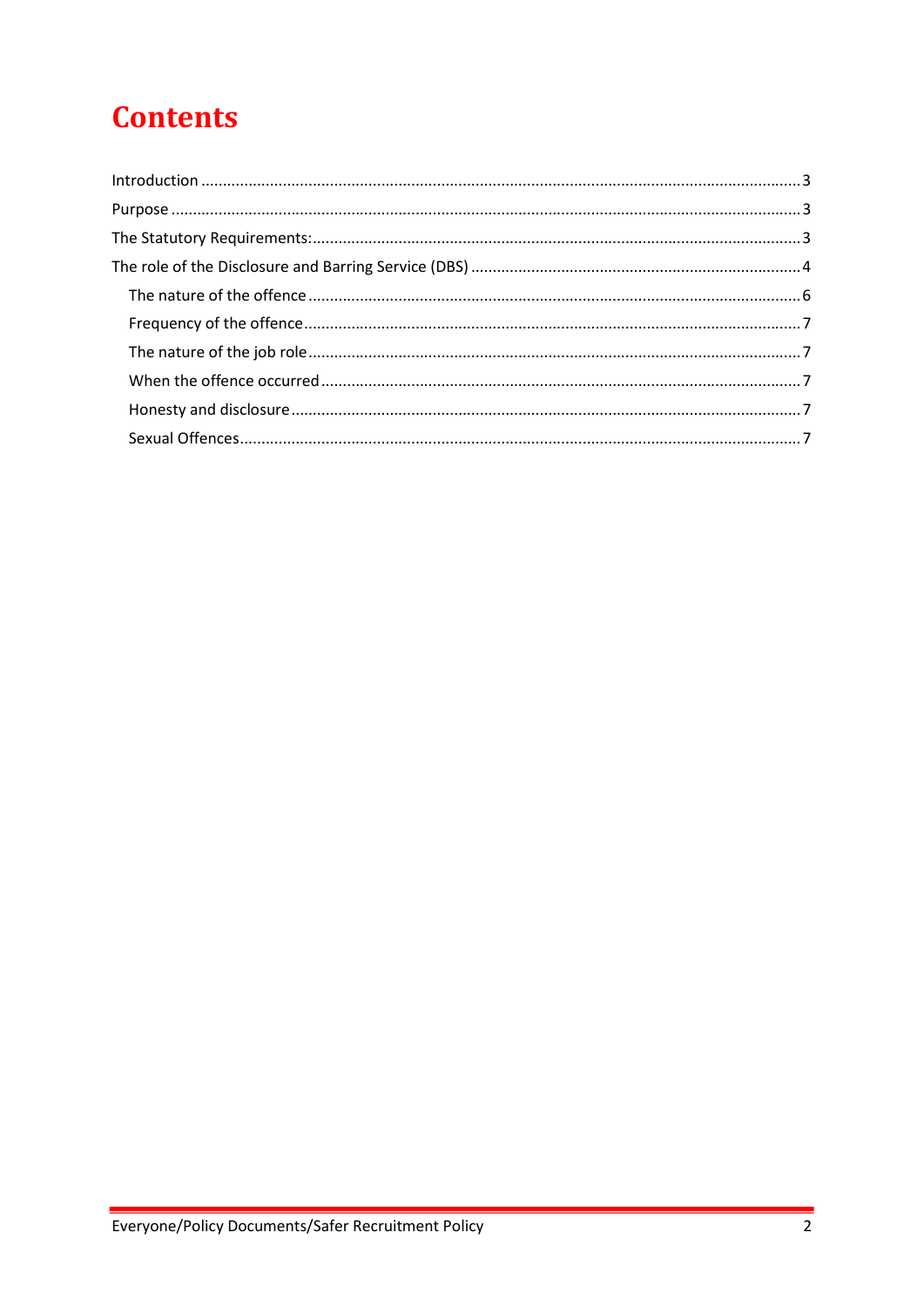## Safer Recruitment Policy (formerly CRB Policy)

### Introduction

Wallace Fields Junior School is committed to safeguarding and promoting the welfare of children, young people and vulnerable adults and expects all staff and volunteers to share this commitment.

This policy document provides the underpinning framework for safer recruitment and continued monitoring based on statutory requirements and good practice.

The provision of further guidance, procedures and protocols is devolved to Strictly Education 4S HR. All published policy and guidance must be adhered to by managers and others recruiting and managing staff with access to vulnerable adults and children.

Following the deaths of Holly Wells and Jessica Chapman at Soham in 2002, the recruitment of staff who work with children and vulnerable adults was brought into sharp focus when their murderer, a college caretaker, was discovered to have been reported to police for alleged sexual abuse of young women at geographically diverse locations; however, as he had never been cautioned or convicted, the information was not disclosed in his CRB check to relevant prospective employers. The lack of a robust nationwide information system had contributed to his employers not being alerted to potential risks. There followed an enquiry by Sir Michael Bichard, who made a range of recommendations many of which came into effect in October 2009.

It is of paramount importance that all concerned remain vigilant and that managers make the best possible use of all sources of information available to them in an effort to ensure that the events of Soham, or similar, are never repeated.

### Purpose

The primary purpose of this policy document (and the Recruitment & Selection policy document) is to ensure that Wallace Fields Junior School provides a robust recruitment process; to try and identify those who would be unsuitable; to deter the small minority -who seek to sexually harm children or vulnerable adults; and, to select and maintain a safe workforce. In this way, Wallace Fields Junior School aims to ensure that the children and vulnerable adults for whom Wallace Fields Junior School provide services, enjoy the highest possible level of protection when receiving these services.

The secondary purpose of this policy document is to ensure that Wallace Fields Junior School and its staff meet their legal obligations, maintain adequate and auditable records, and that Wallace Fields Junior School is not vulnerable to legal challenge either directly or vicariously.

This document provides managers and staff with the instructions and information they require to ensure safer recruitment for safeguarding the vulnerable groups with whom they work. Further advice and guidance is provided by the Strictly Education 4S.

An equality impact assessment has been carried out as part of the review process.

This guide provides the following information. Use the links below to select the individual pages within the policy you require or if you would like to view/print the whole document click here.

## The Statutory Requirements:

It is a requirement that everyone working with children and/or vulnerable adults must have DBS disclosure at the enhanced level. DBS disclosure should include a check against List 99 and Children's Barred List.

Disclosure must be obtained prior to the individual commencing employment and must be rechecked at three yearly intervals or more frequently if there is cause for concern.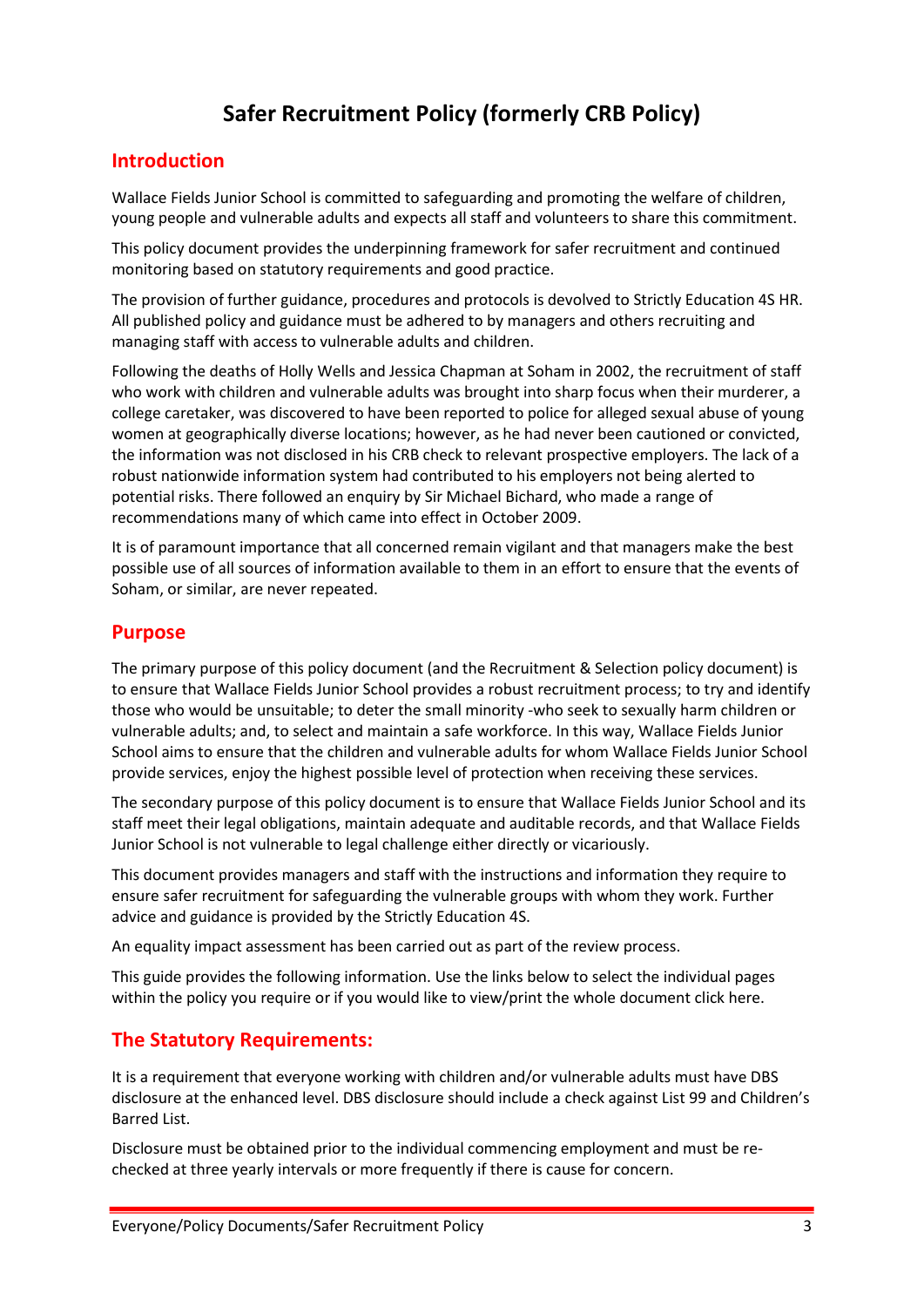A DSB self-declaration form will be completed annually by all members of staff to provide assurance that there has not been a breach of their disclosure.

Wallace Fields Junior School will obtain checks on all potential employees and volunteers to be directly employed by the school from Strictly Education 4S. The school does not act as an umbrella body for other organisations.

#### Responsibilities:

Wallace Fields Junior School has responsibility for ensuring that recruitment, selection, and retention decisions for posts working with children are safe, and that the school meets its social and statutory obligations.

The management and monitoring of this responsibility is devolved to the Headteacher and Strictly Education 4S. However, the Deputy Head of HR and Organisational Development at Surrey County Council will work closely with Strictly Education 4S to develop their knowledge and to promulgate good practice procedures and protocols.

#### For clarity, devolved responsibility requires the following:

- Decisions as to which posts require DBS vetting
- Decisions are to whether posts require standard or enhanced DBS disclosure
- Monitoring policy compliance and ensuring consistency of application
- Acting as lead Counter signatory and managing the list of counter signatories
- Being the primary point of contact for DBS
- Providing procedures, protocols, advice and guidance to managers where risk assessment and discretionary decisions are required including advice regarding creation of audit trails
- Monitoring the application of the DBS Code of Practice and data protection as it relates to DBS documentation
- Financial management of the safeguarding processes

## The role of the Disclosure and Barring Service (DBS)

The Disclosure and Barring Service (DBS) helps employers in England, Wales and Northern Ireland make safer recruitment decisions and prevent unsuitable people from working with vulnerable groups, including children. The DBS decides whether it is suitable for a person to be placed on or removed from a barred list.

#### There are three levels of disclosure:

Basic: As the name suggests, a basic check is the least detailed type of disclosure. It's also the only type of criminal records check which you can request on yourself. Anyone can pay for a basic DBS check at any time. A basic DBS certificate shows your current, unspent criminal record only. The idea of "spent" refers to rehabilitation law, which allows people to discount some criminal offences after a set period of time. The length of time will depend on how old the person was at the time of the offence. Very serious crimes are never spent, whereas very minor convictions or cautions as a teenager disappear off your record in as little as a year. There's lots of information online to help you work out what's current and what is "forgotten".

Standard: DBS checks can only be requested if you are applying for a job that requires it. The government draws up a list of the types of jobs that need checks, and it's against the law for an employer to ask you for a disclosure if the job doesn't require it. A standard DBS check is more detailed than the basic in that it will look into spent convictions as well as unspent ones. As most of the people asking for standard disclosures are going into jobs in the court system, financial services or other positions of responsibility, a long record from years ago may still be relevant. When preparing the certificate, the police go through a filtering process to look at the person's criminal record and assess the type of information against the role they will be doing.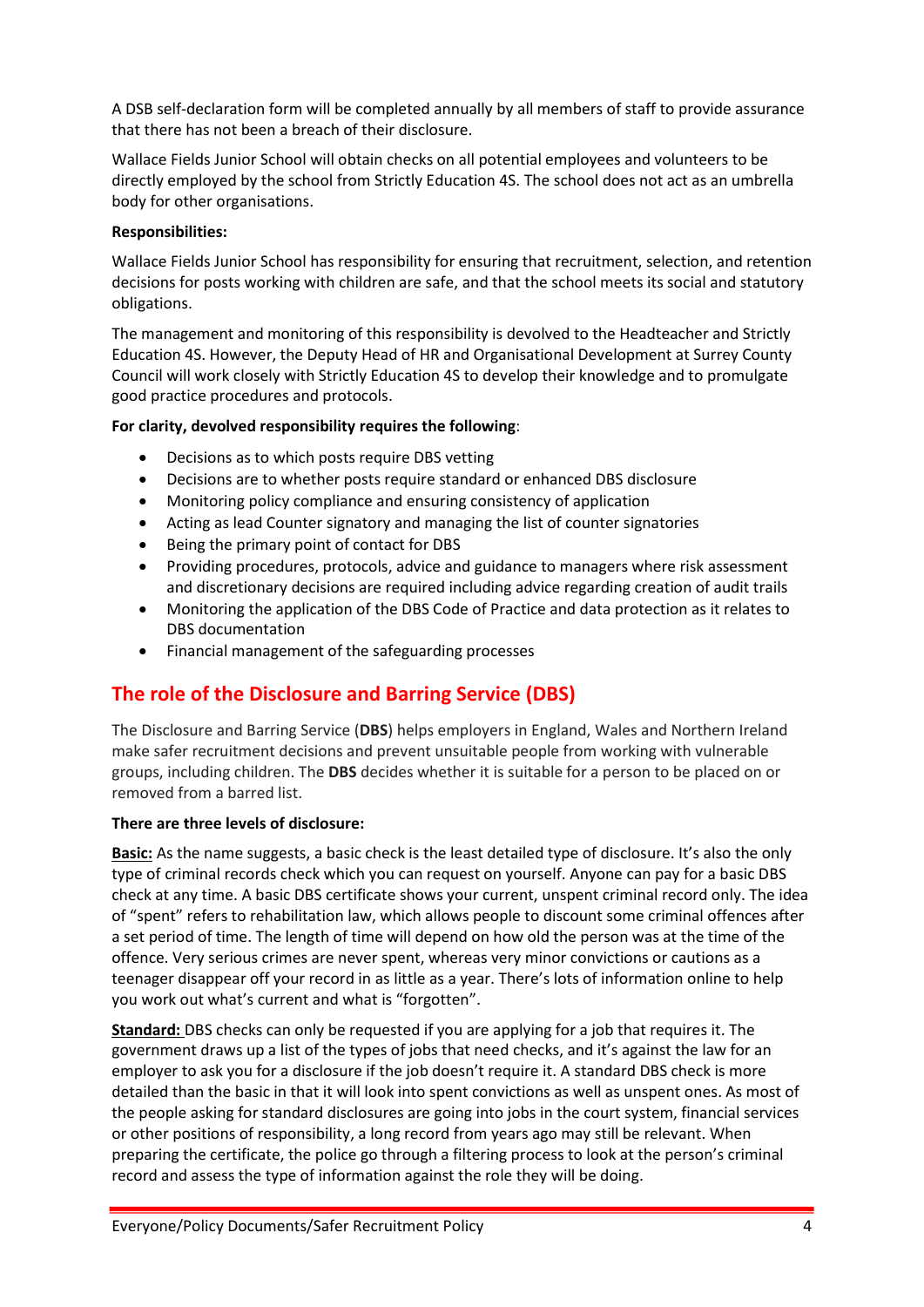**Enhanced:** This level of disclosure is the one which gets most attention. Enhanced disclosures are needed when working with children or vulnerable adults. It is also the most detailed level of check and shows not only all the relevant convictions and cautions on the police computer but also police intelligence too. For example, if someone's name has repeatedly been mentioned in burglary cases, has been charged several times but never convicted through lack of evidence, this might be disclosed if they are thinking of working as a locksmith.

Most enhanced disclosures also involve a search of the barred lists. These are registers of people who are legally blocked from working in certain fields. Individuals might be barred from work with children, adults or both. Employers cannot ignore information on the barred lists, as it's a criminal offence to employ someone whose name appears.

Based on DBS Regulations and Wallace Fields Junior School policy, the manager must make the decision as to whether or not a post requires DBS disclosure at the time of advertising.

The DBS do not take decisions on behalf of the employer; it rather provides information on which the employer can take a decision. Services must consult with Strictly Education 4S where any such decisions are not clear-cut or a lack of consistency across the Service becomes apparent.

#### Overseas workers and students:

DBS cannot check criminal records from overseas. Applicants from overseas must obtain a disclosure from their country of origin, which should be verified by the Service prior to appointment.

Concerted efforts should be made to help candidates obtain overseas equivalent of DBS checks in order to avoid discrimination or perceptions of discrimination under Race Relations legislation. In most cases, it is for the candidate themselves to apply through the relevant channels but in some instances, it is for the receiving organisation to verify the applicant's request for disclosure.

It is a criminal offence under the Asylum & Immigration Act 1996, the Nationality, Immigration & Asylum Act 2002 and the Asylum & Immigration Act (A) 2004 to employ anyone who does not have leave to be in the UK or to work in the UK. Recruiting managers must ensure that any necessary permissions to work in the UK are in place and current. DBS checks will not establish the presence or currency of work permits. The Border and Immigration Agency operate a Helpline and Employer Checking Service. Failure to comply with this requirement will be referred to the Code of Discipline.

#### Work Placement Students:

DBS disclosures must be carried out on work placement students who will have frequent and/or intensive access to children and/or vulnerable adults.

#### Who should obtain DBS disclosure?

The School Business Manager is responsible for obtaining DBS disclosure.

Wallace Fields Junior School's policy is that new DBS disclosure must be obtained at recruitment or redeployment for any position or role defined as "regulated activity".

Services and recruiting managers must not accept a previous disclosure obtained for that person by another organisation, irrespective of how recent it is. Wallace Fields Junior School does not regard DBS disclosures as portable between organisations unless registered with the update service; in particular DBS checks are only valid on the day of issue.

Agency Staff: It is the responsibility of any supplying agency to ensure that staff provided to Wallace Fields Junior School have received appropriate DBS clearance. However, managers must ensure that supplied staff have the requisite registration and clearance, which meets the requirements of the post and this policy document and that evidence of such checking, is retained for audit purposes.

Wallace Fields Junior School Policy on the recruitment of ex-offenders: the Headteacher must ensure all employees and applicants for employment are aware of and apply this policy.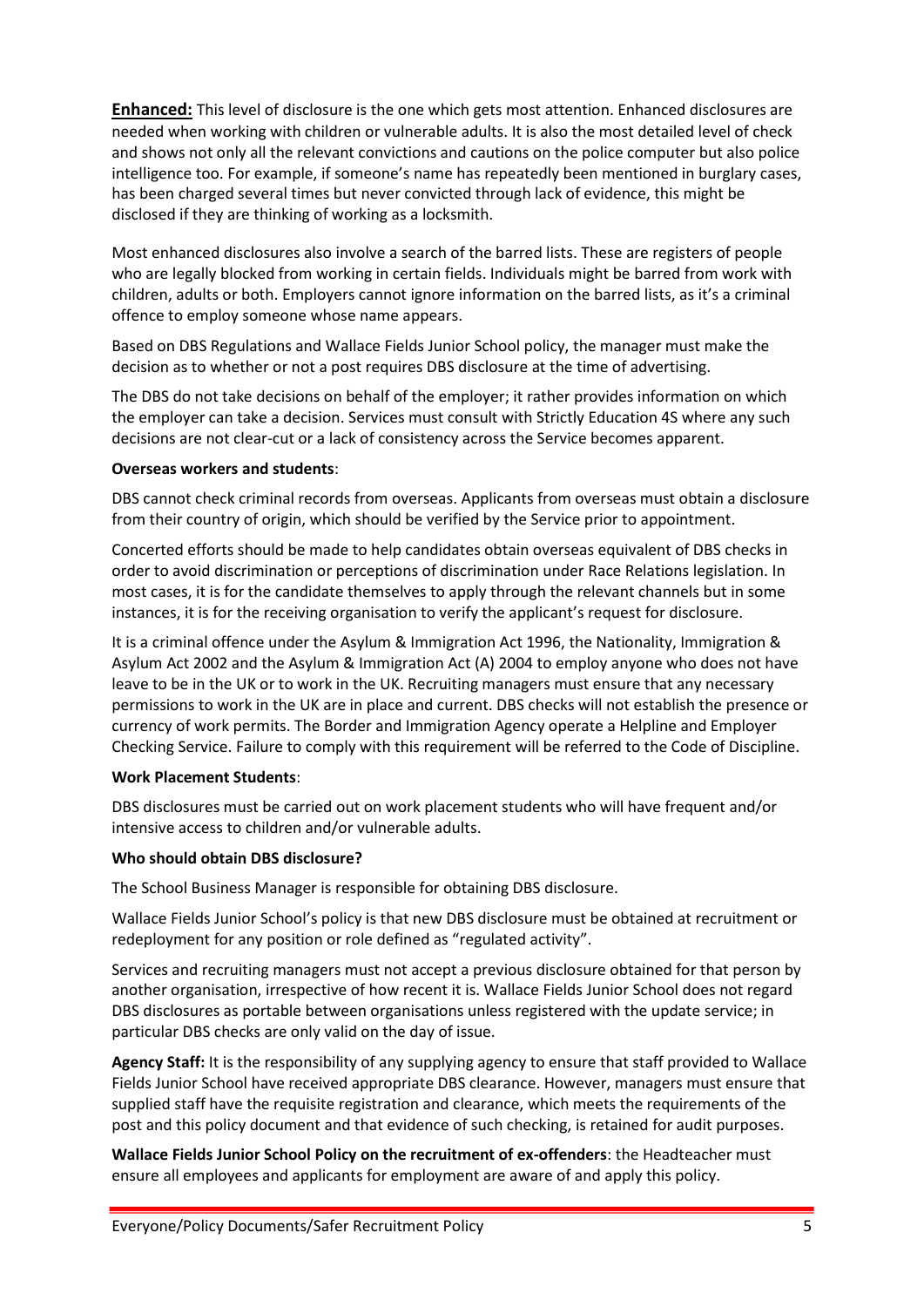Job applicants are not obliged to reveal spent convictions unless the post is exempt from the Rehabilitation of Offenders Act 1974, which should be clearly indicated on the application form.

| Nature of Conviction                                                       | Period until conviction is 'spent' (Rehabilitation<br>period) |
|----------------------------------------------------------------------------|---------------------------------------------------------------|
| Conditional discharge or bind-over to keep the                             | One year                                                      |
| A fine or sentence subject to rehabilitation or a<br>probationary sentence | Five years (2.5 if convicted under the age of 18)             |
| Imprisonment for up to 6 months                                            | Seven years (3.5 if convicted under the age of<br>18)         |
| Imprisonment for more than 6 months but less<br>than 30 months             | Ten years (5 if convicted under the age of 18)                |

The presence of a previous conviction does not necessarily bar an individual, provided it does not lead to automatic List 99, Children or Adults barring.

If a conviction is revealed, a risk assessment must be carried out as part of the decision making process in collaboration with the Deputy Head of HR and Organisational Development or Strictly Education 4S.

Section 4 (2) of the Rehabilitation of Offenders Act provides that if a question is put to a rehabilitated person about previous convictions it can be treated as though it does not refer to spent convictions. Therefore, although it is quite legitimate for an employer to ask about an employee's previous convictions, the employee does not have to disclose any that are spent.

During the rehabilitation period the individual must disclose his/her convictions when asked to do so by a potential employer and it would be legitimate to refuse employment on the basis of that conviction.

Certain posts are exempt from the Rehabilitation of Offenders Act. That is, there is always an obligation to reveal a conviction and it is not illegal to refuse or end employment solely on the grounds of that conviction. It is important to stress, however, that the obligation to reveal convictions only arises if the question is asked.

As an additional safeguarding procedure, and in addition to DBS checks, where a professional qualification is mandatory for the post, managers must confirm professional registration with awarding bodies or professional registers and a record of that confirmation kept on file.

Applying discretion: There is no opportunity to apply discretion where the applicant or employee is on the Children's Barred List and Adult's Barred List.

DBS disclosure might reveal cautions or convictions for offences, which in themselves do not cause an individual to be barred, but which may give cause for concern in respect of a specific job role, for example a drugs related offence. In such cases, managers should refer to any procedures or protocols published by Wallace Fields Junior School and a decision must be sought from Strictly Education 4S as appropriate. An audit trail should be retained detailing the risk assessment and decision-making process.

Managers may find the following, but non-exhaustive, list helpful:

#### The nature of the offence

In relation to **drug offences**, the type and volume of drugs involved and, if hard drugs were involved, medical evidence must be obtained to ensure the individual is no longer a user.